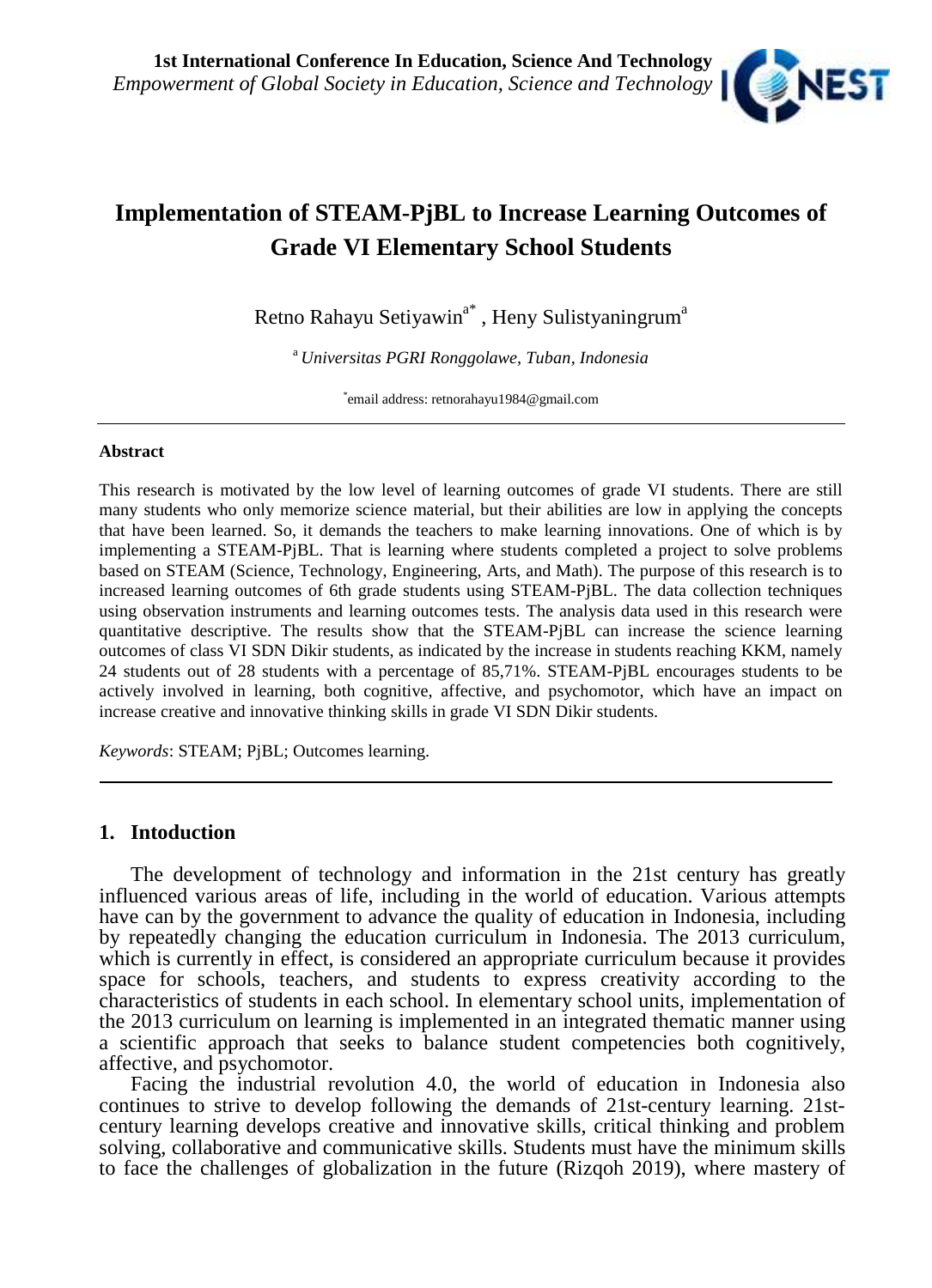

technology very important. The learning objectives no longer focus on how much students memorize the material but must be able to encourage students to have competencies that can be applied in everyday life. For students to be actively involved in developing learning experiences, learning must be in real/realistic situations as in the view of constructive learning theory (Yulaelawati 2019). So that the learning process must change from teacher-centered to student-centered, teaching is not just a transfer of knowledge. However, it must encourage students to be active and form real experiences that can used as provisions in the future.

However, in reality, there are still many teachers who have difficulty in designing learning according to the characteristics of students so that the learning experience that students get is only limited to memorizing the material. This also happens in learning science material. Even though in the content of science lessons there are concepts and materials that require skills to apply them directly. Science is connected to scientific literacy, where this demand is not only that students are able to memorize scientific concepts but must be able to apply them in everyday life, be able to become creative learners in solving problems. Science education has an important role in encouraging students to have scientific literacy, namely being able to think critically, creatively, logically, and take the initiative in dealing with societal issues regarding technological developments as an important part of science (Permanasari 2016) with the hope that students will be able to create innovative work.

One of the determining factors for the success of learning lies in the teacher in using models, methods, and learning approaches. In accordance with the 2013 curriculum, there are several learning models that are in accordance with the characteristics of the science subject content, including the PJBL learning model, the inquiry learning model, problem-based learning (Pamungkas, Subali and S 2017). Through Project-Based Learning, the inquiry process begins by raising a guiding question and guiding students in a collaborative project that integrates various subjects (materials) in the curriculum. Meanwhile, STEM (Science, Technology, Engineering, and Mathematics) is currently one of the breakthroughs in the world of education in Indonesia. STEM then developed into STEAM (Science, Technology, Engineering, Art, and Mathematics) into a learning approach that is considered ideal for preparing students to think critically, creatively, and innovatively. With the PJBL learning design that is integrated with STEAM, it is hoped that not only can develop students' skills in solving problems, but students are also able to master science concepts correctly.

Learning that is relevant in preparing students to become innovators in an ever developing world is very important, not only for the future of current students but for the future of the nation (Zubaidah 2019). STEM education is currently being developed in the world and in Indonesia. Learning with the STEM approach is able to help the successful achievement of 21st century thinking skills. STEM education is needed to face the era of the Industrial revolution 4.0 and be able to solve problems found in real life. With STEAM-based PJBL learning students are challenged to be critical, creative and innovative in solving real problems, involving collaborative group activities

This research will discuss how the implementation of STEAM in learning in elementary schools. Distance learning has significantly changed teaching and learning patterns. The various strategies used by the teacher adjust the conditions and characteristics of students, requiring teachers to innovate so that students do not get bored, but not only make students happy but also pay attention to the mastery of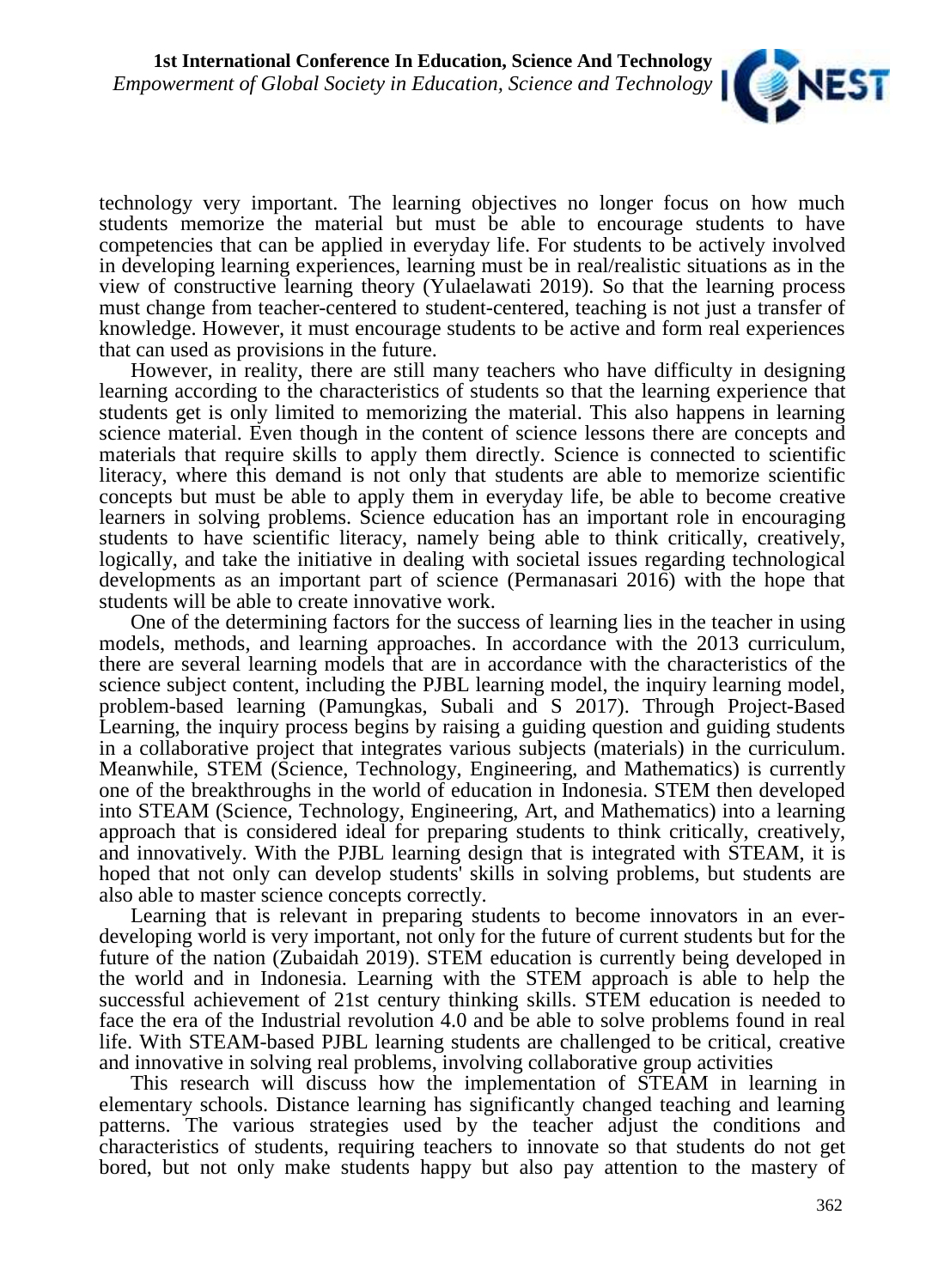

competencies. With the STEAM-based PJBL method, teachers can design learning effectively, save time and at the same time strengthen students' understanding of concepts.

The purpose of writing this article is: (1) describe the implementation of STEAM based PJBL in learning in grade 6 SDN Dikir; (2) Knowing the increased competence of some of the Globalization Themes learning content in grade 6 SDN Dikir with the existence of a STEAM-based PJBL; (3) Knowing the correlation between the implementation of the STEAM PJBL with an improvement of student learning outcomes both cognitive, affective, and psychomotor.

Learning innovation by implementing the STEAM-based PJBL approach for grade 6 SDN Dikir students is beneficial for several related elements, including: (1) For teachers, being able to provide answers to one form of STEAM that can be applied in classroom learning (2) For students or students, it can increase motivation and learning outcomes as well as increased activity in each learning process, as well as valuable experiences for students to be able to reduce, reuse, and recycle something that is considered worthless into something that can have economic value (3) Institutions can contribute to dealing with learning problems and increase learning innovations that can be used in the Institution.

#### **2. Research Method**

This research design with quantitative descriptive approach, because the focus observed is student learning outcomes in the form of numbers. The research subjects were grade 6 students consisting of 28 students consisting of 18 male students and 12 female students at SDN Dikir Tambakboyo District, Tuban Regency.

Data collection techniques using written test instruments and observation sheets. The observation sheet and writing test is used to observe student activities during the learning process. While the analysis of learning outcomes using a rubric is used to measure student achievement in skills. The instrument in this research is in the form of learning outcomes in the form of science knowledge questions. The form of knowledge test to measure the achievement of science learning outcomes is 10 multiple choice questions and a description of 5 questions. The test is carried out at the end of the lesson, then the results of the test are done to calculate the percentage of mastery of the learning material.

The analysis of learning outcomes was carried out using descriptive analysis, namely by describing the test results with KKM (minimum completeness criteria) of 70 and the class is called complete learning if in the class there are 65% of students who have achieved absorption. The percentage of mastery learning is used the following formula:

$$
P = \frac{d \, s}{d} \qquad \qquad I \qquad \hbar \, s \qquad \qquad \times 100\%
$$

### **3. Result and Discussion**

*3.1 Implementation of STEAM Learning*

Implementation is the process of applying ideas, concepts, policies or innovations in a practical action so as to have an impact, in the form of changes in knowledge, skills, and values, and attitudes. The implementation of a learning approach is the process,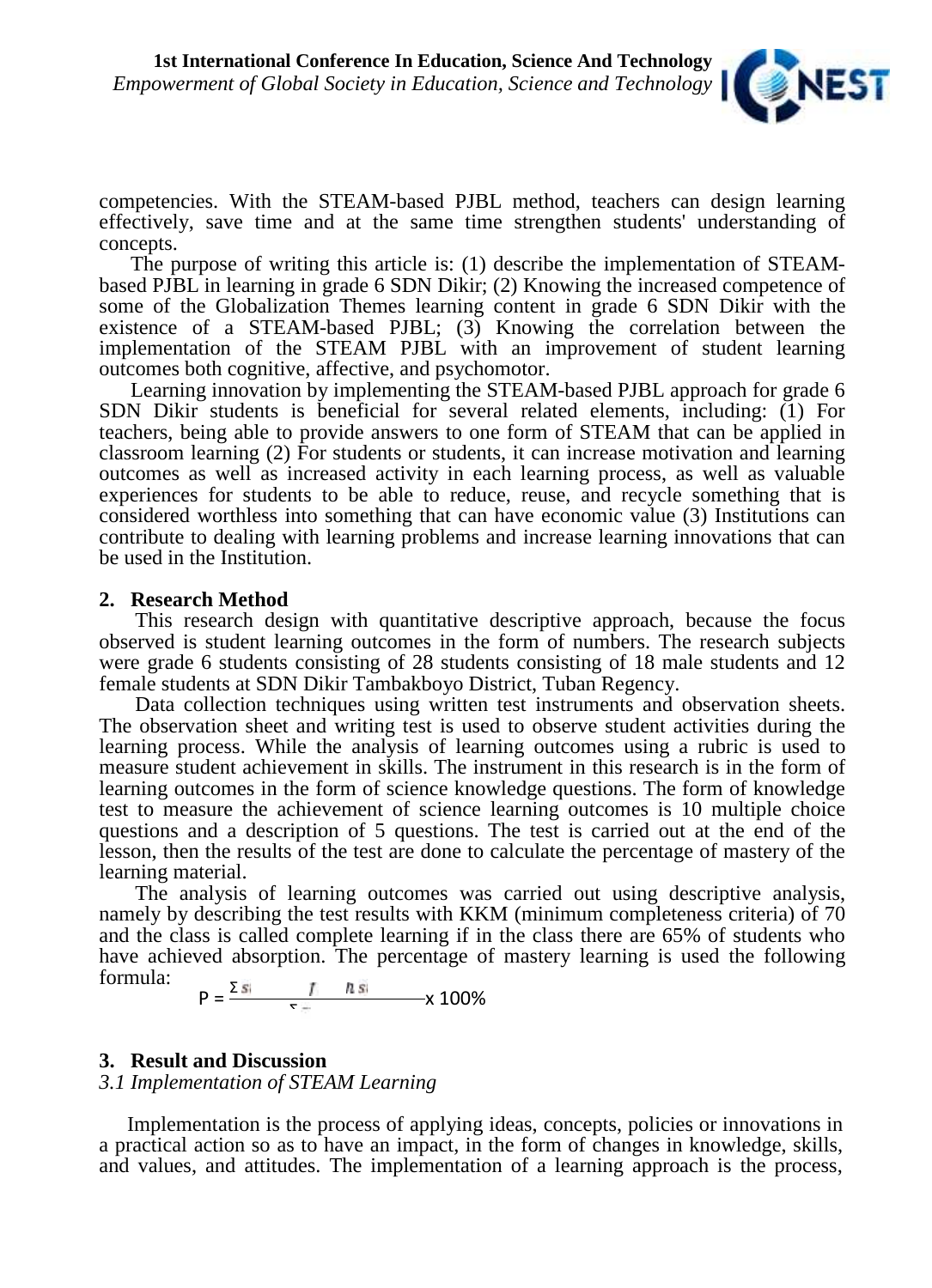

applying the ideas and concepts of an approach in learning that will influence and increase education in a better direction. STEAM implementation in learning is a process of applying ideas, ideas, and concepts contained in meta-disciplines in learning which are expected to improve the abilities of both the cognitive, affective and psychomotor aspects of students in facing technological advances.

In the Basic Framework and Structure of the 2013 Primary School Curriculum (Kemdikbud 2013) it is explained that to prepare for the present and future lives of students, the 2013 Curriculum develops learning experiences that provide broad opportunities for students to master the competencies needed for life in the present. The future, and at the same time continue to develop their abilities as the cultural heirs of the nation and people who care about the problems of society and the nation today. The STEM approach integrates several subjects in learning that focus on solving problems in everyday life and professional life. Developing a STEM-integrated curriculum is considered challenging because it has to integrate various related conceptual ideas (Roehrig 2017). Although there are obstacles in its implementation because teachers held a limited understanding about STEM (Yanthi, et al. 2019). Australia is considered a developed knowledge economy, there are many barriers to pushing sufficient students into STEM education (Stoilescu 2019). Therefore, the teacher must design the learning steps in detail.

STEM education shows students how concepts, principles, technology, engineering, and mathematics are used in an integrated manner to develop products, processes, and systems that can benefit human life. The STEM approach can develop according to needs by adding other subject areas. For example, STERM with the addition of the religious field, STEAM with the addition of the Art field or STEAMS with the addition of the social field. The STEAM approach to learning can produce meaningful experiences while emphasizing the active involvement of students through the collaborative integration of knowledge, concepts, and skills (practice).

The implementation of STEAM learning takes into account the characteristics of STEAM, namely:

a. Integrated several conceptual subjects with a focus on science problems in one learning experience. b. Project-based learning.

c. Contextual learning because it is associated with real-life (real-world application).

d. Prepare students to become resources (HR) who have integrative abilities.

e. Develop soft skills and technical skills.

### *3.2 STEAM-based PJBL Learning Design*

To facilitate implementation, it is necessary to create a network of themes for the STEAM project. The theme networks for the STEAMS project combine Science Basic Competencies, Indonesian Language, Mathematics, and SBdP by using the basic IPA competencies as the basis for the project (core/based). The steps for creating a theme net are as follows:

- a. Determine science problems in everyday life following the context of science subject matter in elementary schools.
- b. Determining one problem sains by considering contextual aspects (problems known to students), essential (important problems to be solved), rational (can be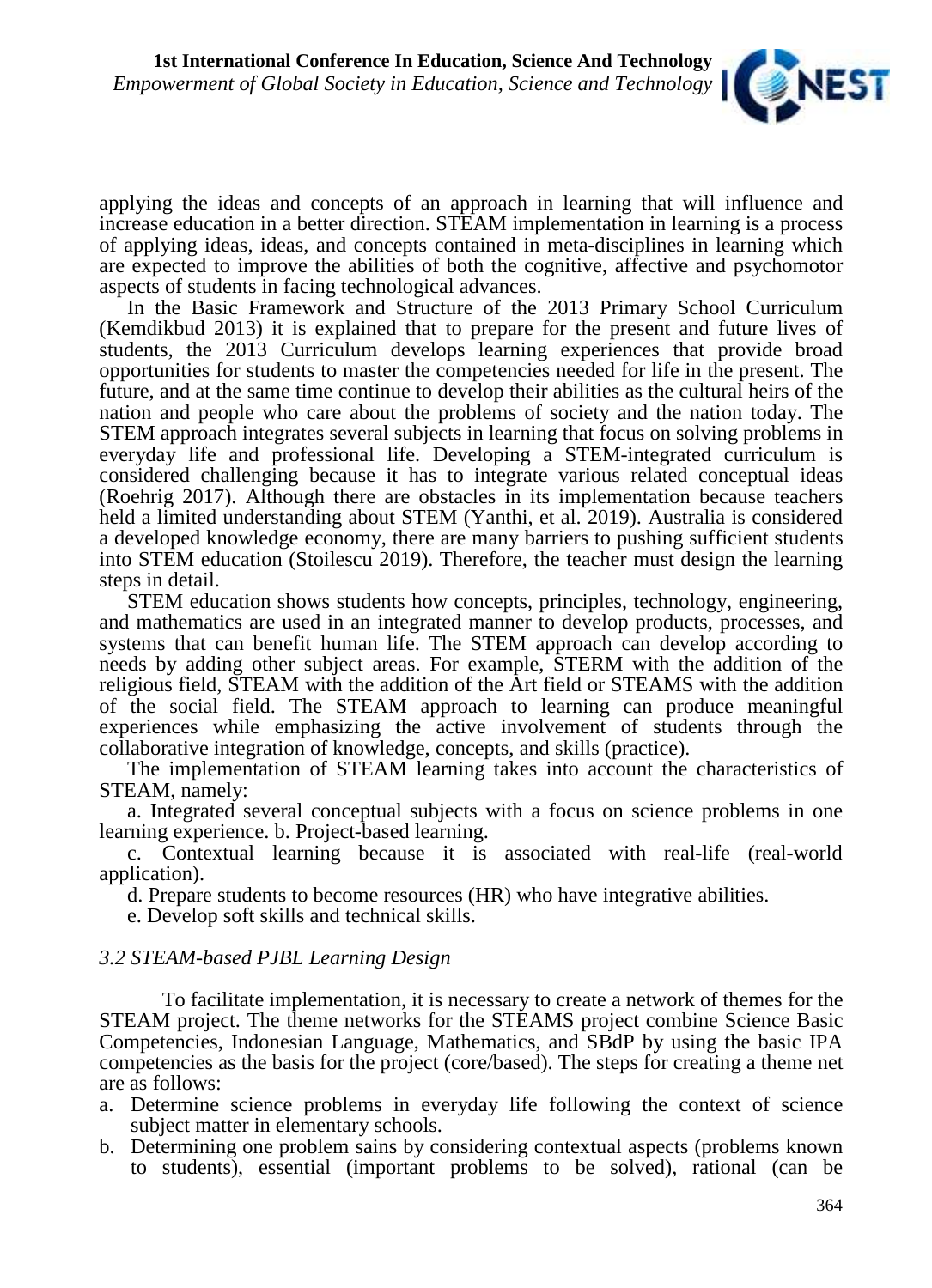

implemented for Elementary School level), availability of resources, the value of product usability.

- c. Set success limits. In STEAM learning, solving problems is the diversity and creativity of students.
- d. Based on the networks that have been prepared, it will continue to make STEAM learning by using design thinking, which is the frame of mind that a person has in deciding, considering, or producing something/product.

Plattner (Tim Departemen SD 2020) in his book "An Introduction to Design Thinking Process Guide" describes five stages in design thinking that a person/group must go through to be able to produce an innovative product that has been tailored to the needs of its users. Of course, all stages in design thinking must be passed in stage, systematically and thoroughly. The five stages are  $(1)$  empathy,  $(2)$  define,  $(3)$  ideate,  $(4)$ prototype, and (5) test.

Learning that is following the STEAM approach is problem-based learning (Problem Based Learning) and project-based learning (PJBL). The use of the project based learning model is based on the assumption that problem-solving will not be complete if it is not viewed from various other subject areas (Mu'minah and Suryaningsih 2020). Each stage of STEAM which is integrated with project-based learning is expected to not only bring up 21st-century skills but also have an impact on conceptual mastery and increase student learning outcomes. However, STEAM can also be collaborated with other learning models, such as research conducted by Soldiana (Soldiana 2018) which uses Student Team Achievement (STAD) cooperative learning to improve Civics learning outcomes.

STEAM learning design is prepared by integrating thematic approaches, design thinking, and project-based learning. STEAM learning design is in the form of steps taken by teachers and students to design STEAM products. STEAM learning design is the same as learning in general, but it is not complete like the lesson plan because it is only a guide for implementing the applied learning model. The STEAM learning design includes a) Preliminary activities, b) Core activities, c) Closing activities.

In this implementation, STEAM learning, which integrated with project-based learning, is carried out through six stages, as follows:

| <b>Student Activity Syntax</b> | <b>Teacher Activities</b>                                                       | <b>Student Activities</b>                                                                                                                                                                                                                            |
|--------------------------------|---------------------------------------------------------------------------------|------------------------------------------------------------------------------------------------------------------------------------------------------------------------------------------------------------------------------------------------------|
| <b>Fundamental Questions</b>   | The teacher presents the topic<br>the problem.                                  | Asking basic questions what<br>and asks questions how to solve students should do about the<br>topic/problem solving                                                                                                                                 |
| Designing Product Plans        | student in the group chooses and<br>knows the procedure for making<br>produced. | The teacher ensures that each Students discuss preparing a<br>plan for making a problem-<br>solving project including the<br>the project/product that will be division of tasks, preparation of<br>tools, materials, media, and<br>resources needed. |

Table 1. Syntax of STEAM-based PJBL learning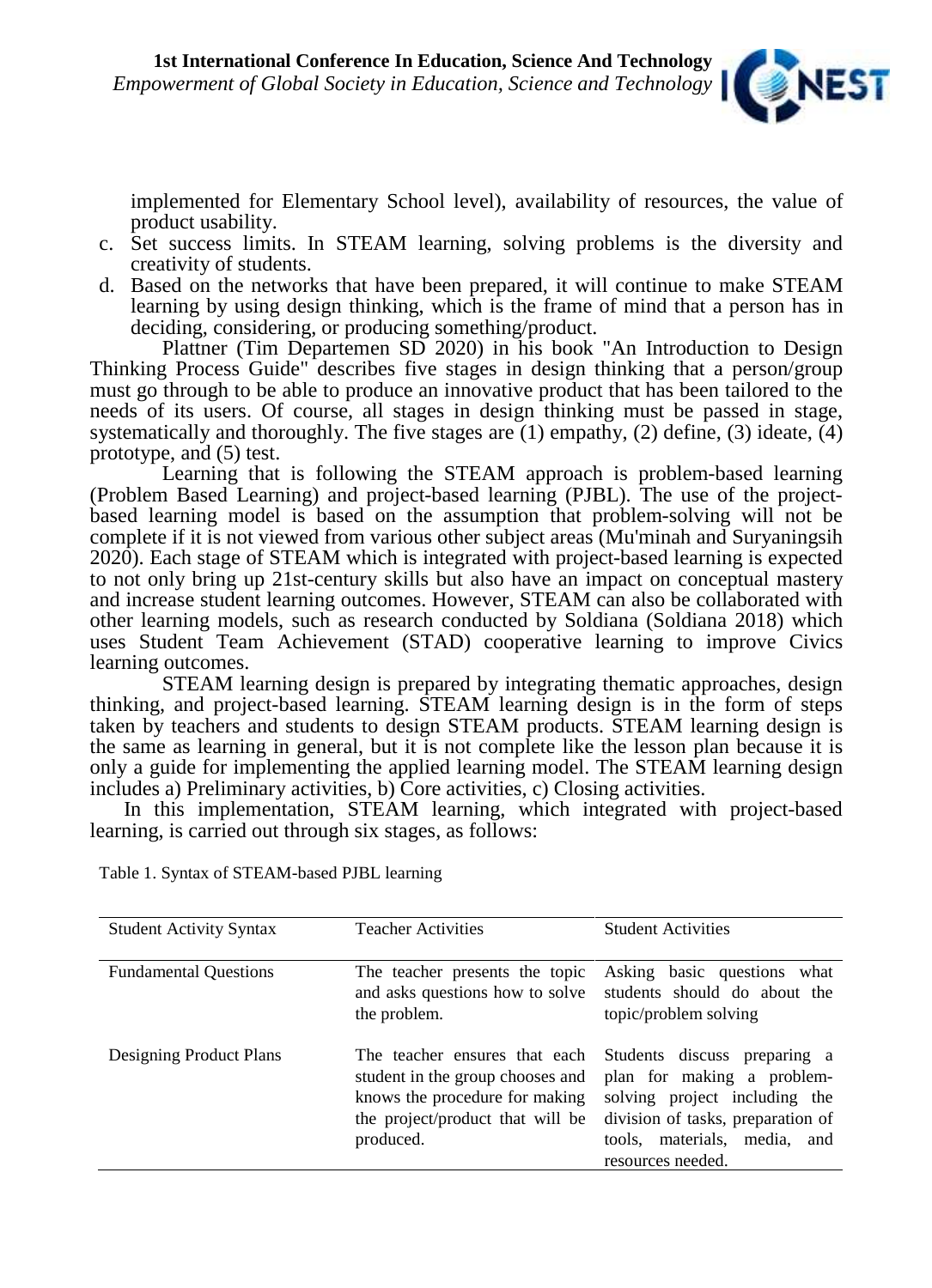

| Schedule                                    | The teacher and students make<br>an agreement about the project<br>schedule (stages and collection)                                                                | Students arrange a schedule for<br>completing the project<br>by<br>paying<br>attention<br>the<br>to<br>predetermined time limit.                                    |
|---------------------------------------------|--------------------------------------------------------------------------------------------------------------------------------------------------------------------|---------------------------------------------------------------------------------------------------------------------------------------------------------------------|
| Monitoring Project Activity and<br>Progress | Teachers<br>monitor<br>student<br>activity<br>during<br>project<br>implementation,<br>monitor<br>progress realization and guide<br>when experiencing difficulties. | Students<br>make<br>projects<br>according to schedule, record<br>each stage, discuss problems<br>arise<br>during<br>that<br>project<br>completion with the teacher. |
| Test results                                | The teacher discusses the project Discuss<br>monitors<br>the<br>prototype,<br>of<br>students,<br>involvement<br>measures the achievement of<br>standards.          | the<br>feasibility<br>0f<br>projects that have been created<br>and make product/work reports<br>to be presented to others.                                          |
| Evaluation<br>of<br>Learning<br>Experience  | The teacher guides the project<br>presentation process, responds<br>to the results, then the teacher<br>reflection/<br>students<br>and<br>conclusions.             | Students present reports, other<br>students provide responses, and<br>together<br>with<br>the<br>teacher<br>conclude the project results                            |



### Fig. 1. Plot of EDP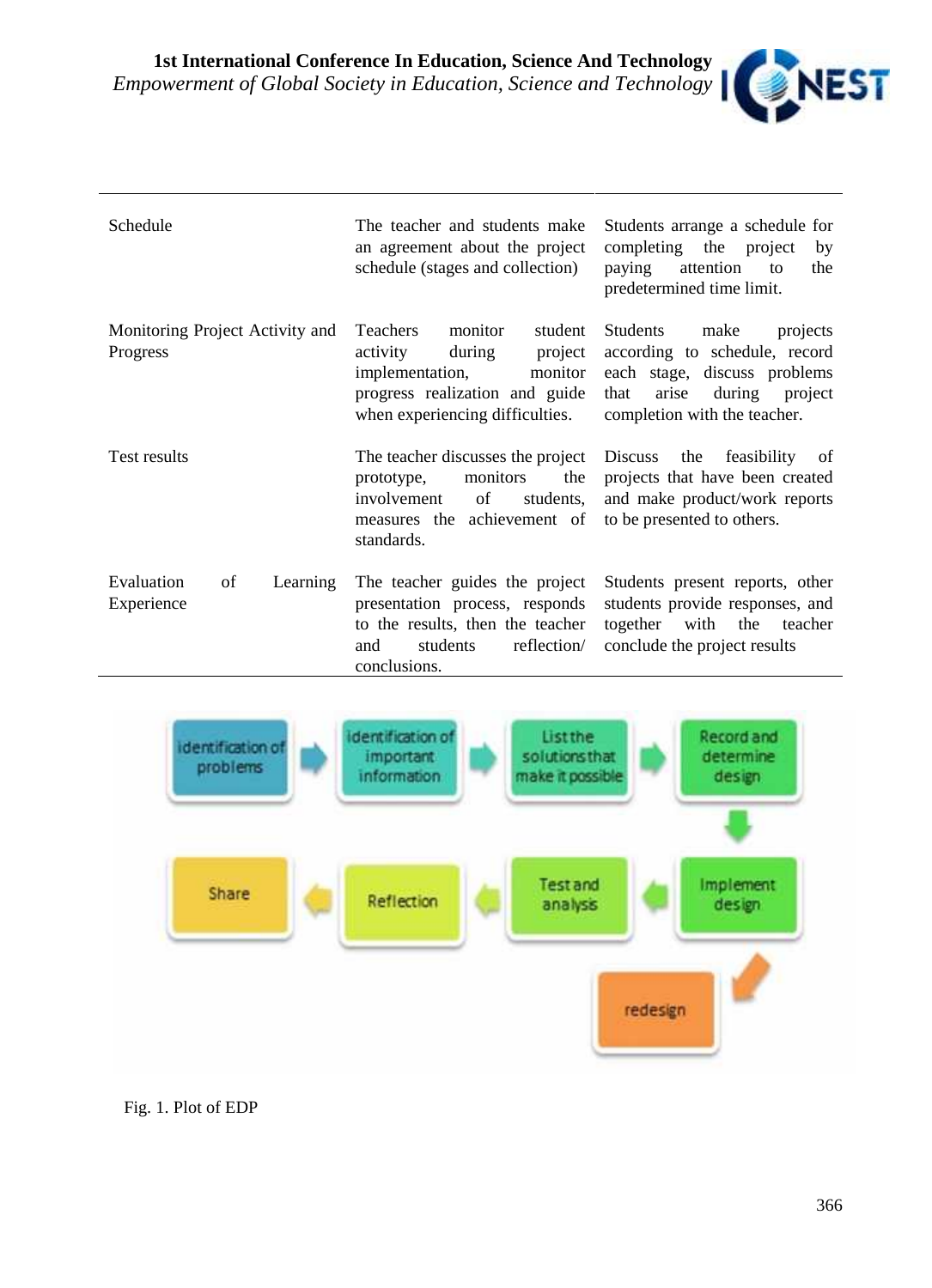

An important step that characterizes STEAM is the Engineering Design Process (EDP). The Engineering Design Process is a series of steps that guide the group when solving a problem (Sukiyani 2021). This design process occurs iteratively as many times as needed so that the team in the group can make improvements along the process, learn from failures and possibly find new designs to arrive at the right solution. The emphasis in the Engineering Design Process is open problem solving and encourages students to learn from failures so that teachers no longer master learning. The teacher only monitors and provides guidance, but does not directly show how to solve the problem. This process will be able to familiarize students with the ability to create innovative solutions to challenges in any subject based on the concepts they have understood. In the EDP process there is a flow that can be used as a guide (Fig 1):

## *3.2 STEAM Learning Assessment*

The learning process certainly cannot be separated from the assessment. In project based STEAM learning includes the assessment of knowledge, skills, and attitudes. However, the focus of the assessment on this best practice is knowledge assessment. Observations made by the teacher are the main elements for attitude assessment to observe changes in attitudes that occur in STEAMS learning. Changes in student behavior were observed through observation instruments to be compared with predetermined criteria/standards of success using rubrics, instruments, scoring guidelines, and assessment criteria.

While the writing test uses to measure the achievement of students' knowledge competencies using a written test of 10 multiple choice questions and five essay questions. The test was held after the project series finished according to the timeline. Based on the results of the written test analysis, there were  $24$  (85.71%) students who scored above the KKM of the 28 grade VI students of SDN Dikir. Where the KKM in science subject is 75. The increase in student learning outcomes is quite significant when compared with student scores in project-based learning in the previous period that did not use the STEAM approach. The scores obtained by students on the previous test results were very low, they spent a lot of time completing projects, they had fun producing products but forgot to understand the material. Consequently, the conclusion that applying STEAM-based project learning can improve student learning outcomes. Likewise, based on the results of the analysis of observations, it was found that there were positive behavioral changes in students' skills and attitudes. STEAM-PjBL encourages students to be actively involved in learning, both cognitive, affective, and psychomotor, which have an impact on increase creative and innovative thinking skills in grade VI SDN Dikir students.

### **4. Conclusion**

Based on the results of the research and discussion presented, it can be a conclusion that: The results of the research show that the STEAM-PJBL model can increase the science learning outcomes of class VI SDN Dikir students, as indicated by the increase in students reaching KKM, namely 24 students out of 28 students with a percentage of 85,71%., STEAM-based PJBL encourages students to be actively involved in learning,